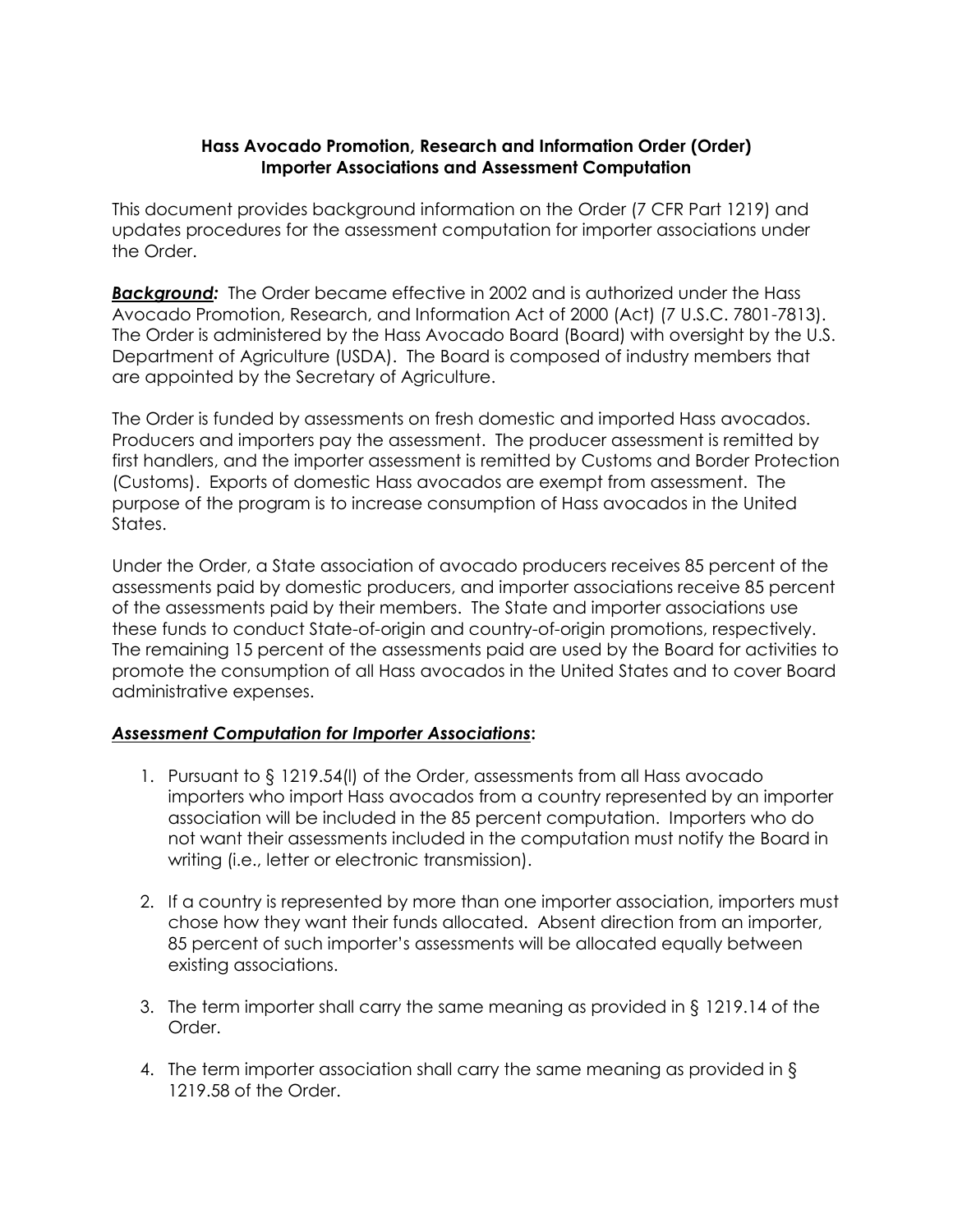- 5. USDA published a notice in the Federal Register regarding the updated assessment computation for importer associations on April 27, 2011 (76 FR 23537).
- 6. USDA will notify current and future importers through a letter of the assessment computation procedures for importer associations. Importers will be sent a copy of the Federal Register notice.
- 7. The Board will notify USDA of new importers within 3 business days of receipt of assessments funds collected by Customs for such new importers. Within 3 business days of notification by the Board, USDA will send new importers a letter advising them of the assessment computation, along with a copy of the Federal Register notice and procedures.
- 8. New importers will have 30 business days to advise the Board in writing if they want all of their assessments to remain with the Board. If the Board does not receive such notice within the allotted time frame, the importer's assessments will be included in the 85 percent computation. If an importer decides at a later time to have his/her assessments remain with the Board, such importer must notify the Board in writing as provided in Step 1. Upon receipt by the Board, such importer's assessments shall remain with the Board.
- 9. Importer associations shall post these procedures, and any amendments thereto, and the Federal Register notice on their respective websites (if available).
- 10. USDA and the Board shall post these procedures, and any amendments thereto, and the Federal Register notice, on their respective websites.
- 11. Assessment funds will not be retroactively paid from the Board to an importer association.
- 12. If an importer association ceases to exist or is decertified by USDA, all such importer assessment funds shall remain with the Board.
- 13. These procedures became effective on Monday, June 27, 2011.